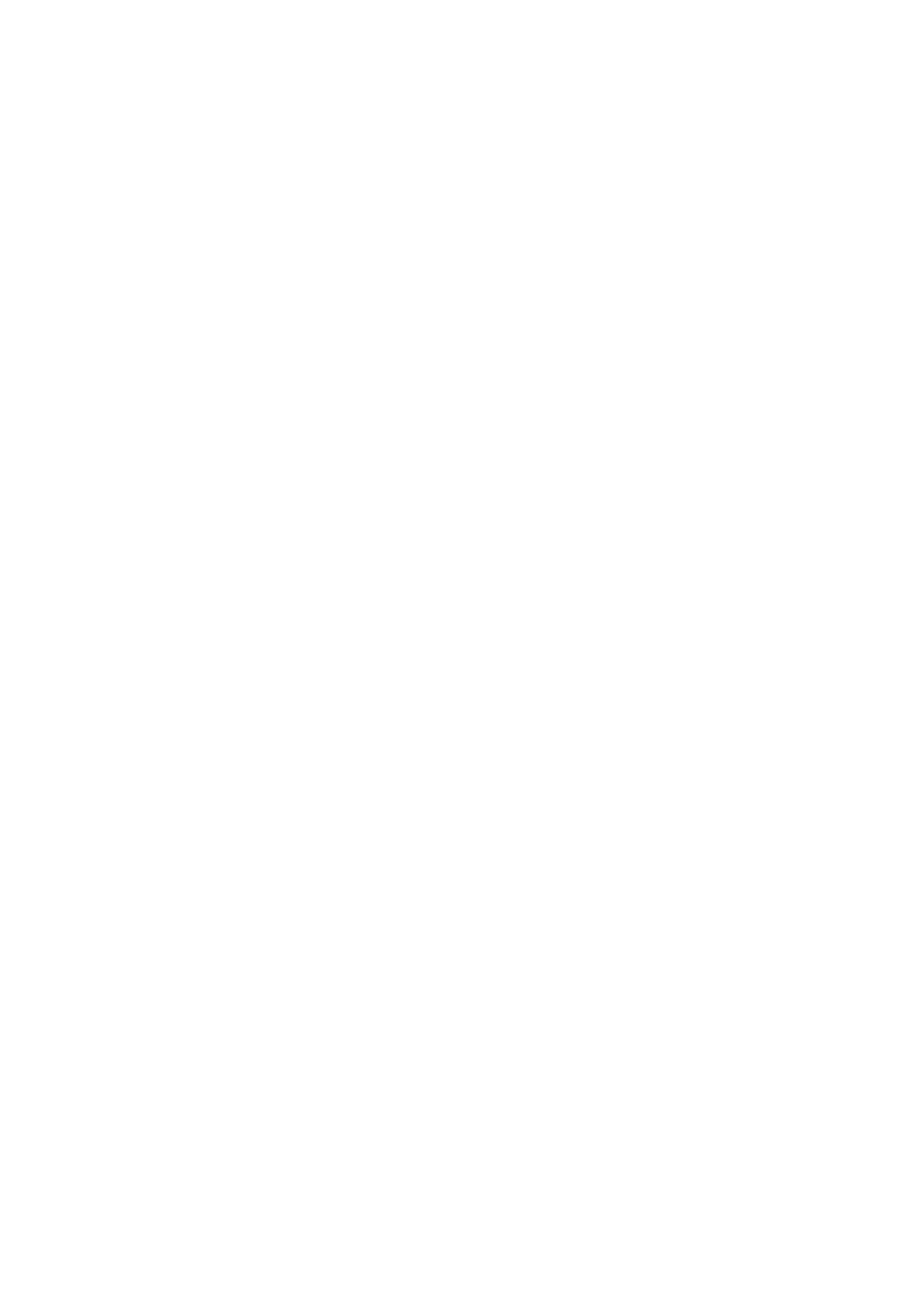



## **VALNEVA**

A European company (*Societas Europaea* or SE) with a Management and a Supervisory Board With a share capital of €16,170,314.40 Registered office: 6 rue Alain Bombard, 44800 Saint-Herblain (France) R.C.S Nantes 422 497 560

\_\_\_\_\_\_\_\_\_\_\_\_\_\_\_\_\_\_\_\_\_\_\_\_\_\_\_\_\_\_\_\_\_\_\_\_\_\_\_\_\_\_\_\_\_\_\_\_\_\_\_\_\_\_\_\_\_\_\_\_\_\_\_\_\_\_

### **DOCUMENT REQUEST FORM ARTICLES R. 225-81, R. 225-83 AND R. 225-88 OF THE FRENCH COMMERCIAL CODE**

**IN RESPECT OF THE SPECIAL MEETING OF JUNE 23, 2022**

|                                       | $1, Mrs. / Ms. / Mr.1$ |  |
|---------------------------------------|------------------------|--|
|                                       |                        |  |
| issued by Valneva SE ("the Company"), |                        |  |
|                                       |                        |  |
|                                       |                        |  |
|                                       |                        |  |

Hereby request that the documents and information selected in the table on next page be sent, in connection with the Special Meeting to be held on June 23, 2022.

I undertake to promptly inform the Company in writing of any changes to the contact details provided above, and further acknowledge that Valneva SE shall not be held liable, for any reason whatsoever and regardless of the consequences thereof, for any errors or omissions relating to these details.

Date: .....................................................................................

Signature:



<sup>&</sup>lt;sup>1</sup> Please, delete as appropriate.

<sup>2</sup> Please, write the number of Valneva SE Convertible Preferred Shares you own.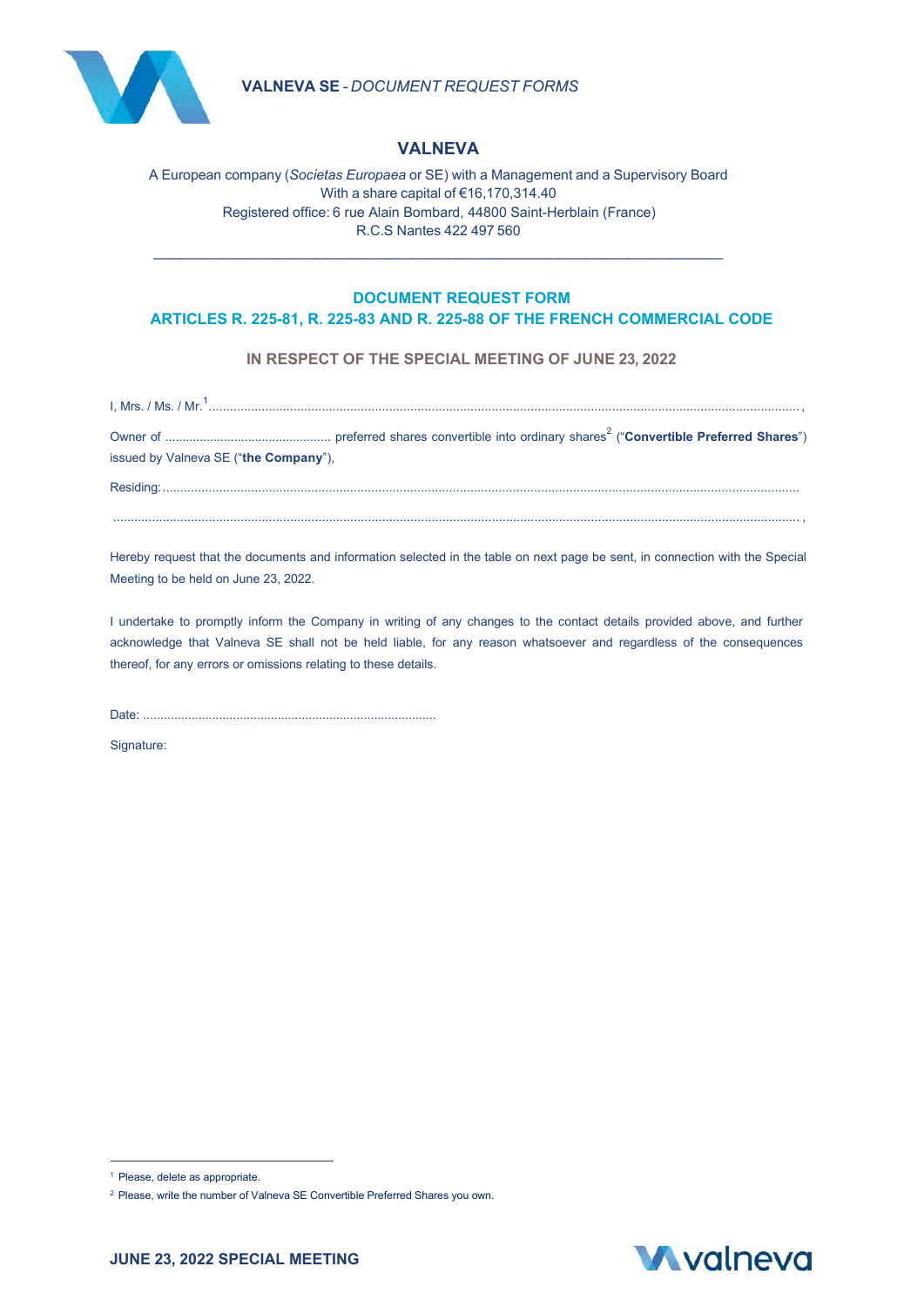

### **VALNEVA SE** - *DOCUMENT REQUEST FORMS*

#### **You are kindly requested to:**

**(1) tick in the table below the box(es) corresponding to the document(s) you wish to receive; then**

**(2) send us your request form as shown on the previous page, duly completed and signed, together with the table below, by email (recommended method) or by mail, to the following address:**

- **Email:** [assemblee.generale@valneva.com](mailto:assemblee.generale@valneva.com)
- Address: Valneva SE Service Assemblée Générale 6 rue Alain Bombard 44800 Saint-Herblain (France)

| <b>LIST OF DOCUMENTS</b>                                                                                                                          |  |
|---------------------------------------------------------------------------------------------------------------------------------------------------|--|
| Agenda of the Special Meeting                                                                                                                     |  |
| Draft resolutions submitted by the Management Board to the Special Meeting                                                                        |  |
| Management Board report to the Combined General Meeting                                                                                           |  |
| Summary on the Group situation during the past fiscal year                                                                                        |  |
| Single vote by mail or proxy form (provided with the associated documentation in accordance with Article R. 225-81 of the French Commercial Code) |  |
| Request form for automatic receipt of documents and information referred to in Articles R. 225-81 and R. 225-83 of the French Commercial Code     |  |